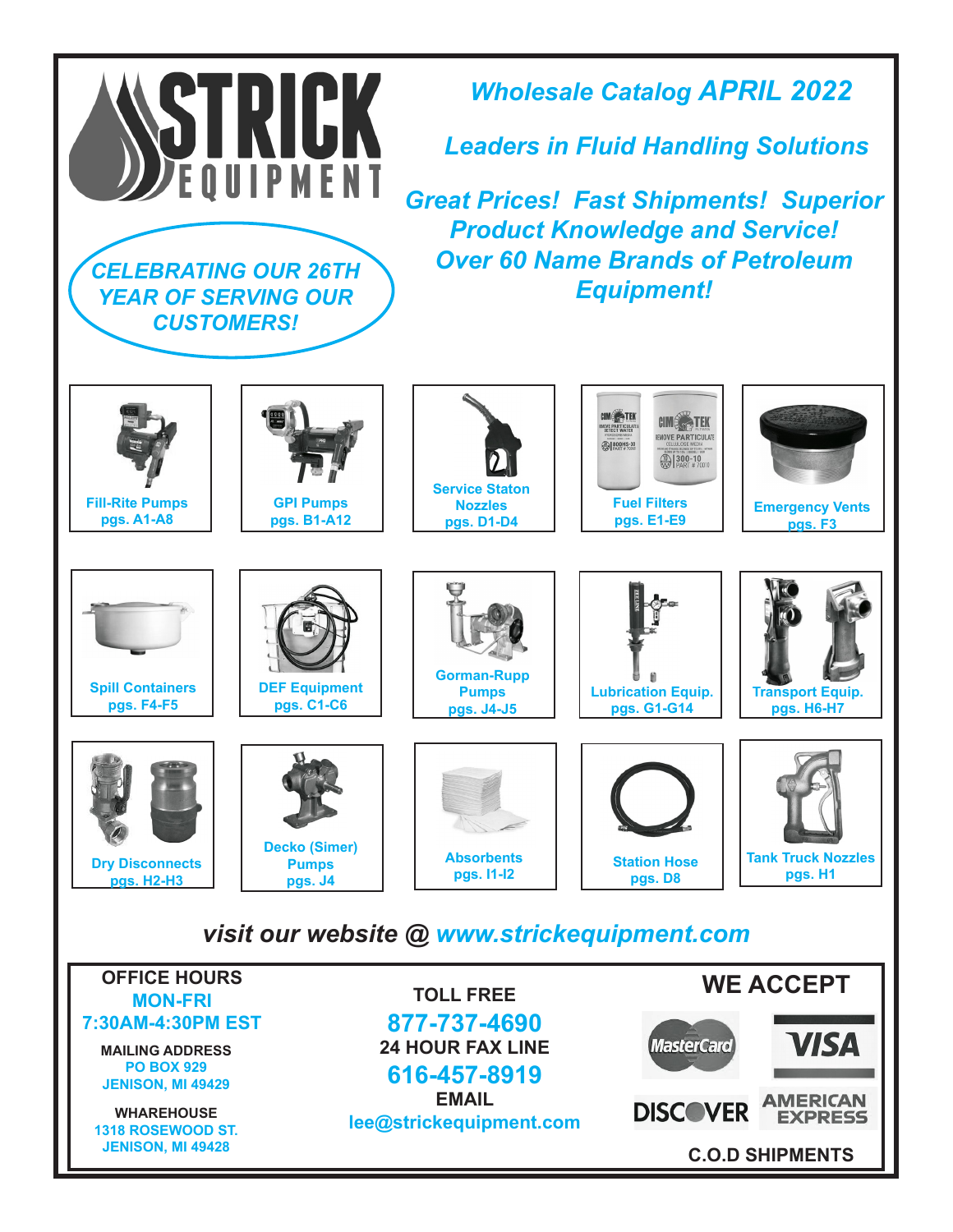

*Leaders in Fluid Handling Solutions Toll Free: 1-877-737-4690 www.strickequipment.com*

## **Thank you for choosing Strick Equipment Sales!**

Our goal at Strick Equipment Sales, Inc. is to provide quality name brand products to our customers at the right price. We are constantly improving our internal systems as well as strengthening our vendor relationships to achieve this goal. Our efforts will always focus on creating a quality experience for you the customer. As our business continues to grow we will serve our customers in new and exciting ways. Through volume purchasing from our vendors we have introduced a new 3-Tier pricing structure that offers substantial savings on your purchases. This program rewards our customers with added discounts and freight allowances when purchasing volumes are reached. We want to be your wholesale source for the petroleum equipment you buy. Our experienced and knowledgeable sales staff can also assist you by providing valuable techanical information on the equipment in our catalog. We appreciate your business and will provide your company with the resources necessary to make equipment purchasing a cost-effective part of your business.

**Thank you again for your business! Lee Strick Strick Equipment Sales, Inc.**



**Strick Equipment Sales has recently negotiated better freight rates on pallet shipments with our freight provider. Any order that can ship on a pallet 48"L x 48"W x 51"H will qualify. Please contact Phil or Lee for further information.**

**Please visit our new and improved website www.strickequipment.com where you can purchase or access information on the products you need, 24/7 from your computer, tablet, or mobile devices! Prices on the site are retail, but placed orders will be invoiced at your discounted price level.**

*\* We are currently upgrading the site. If you encounter any temporary difficulties, call us for assistance!*